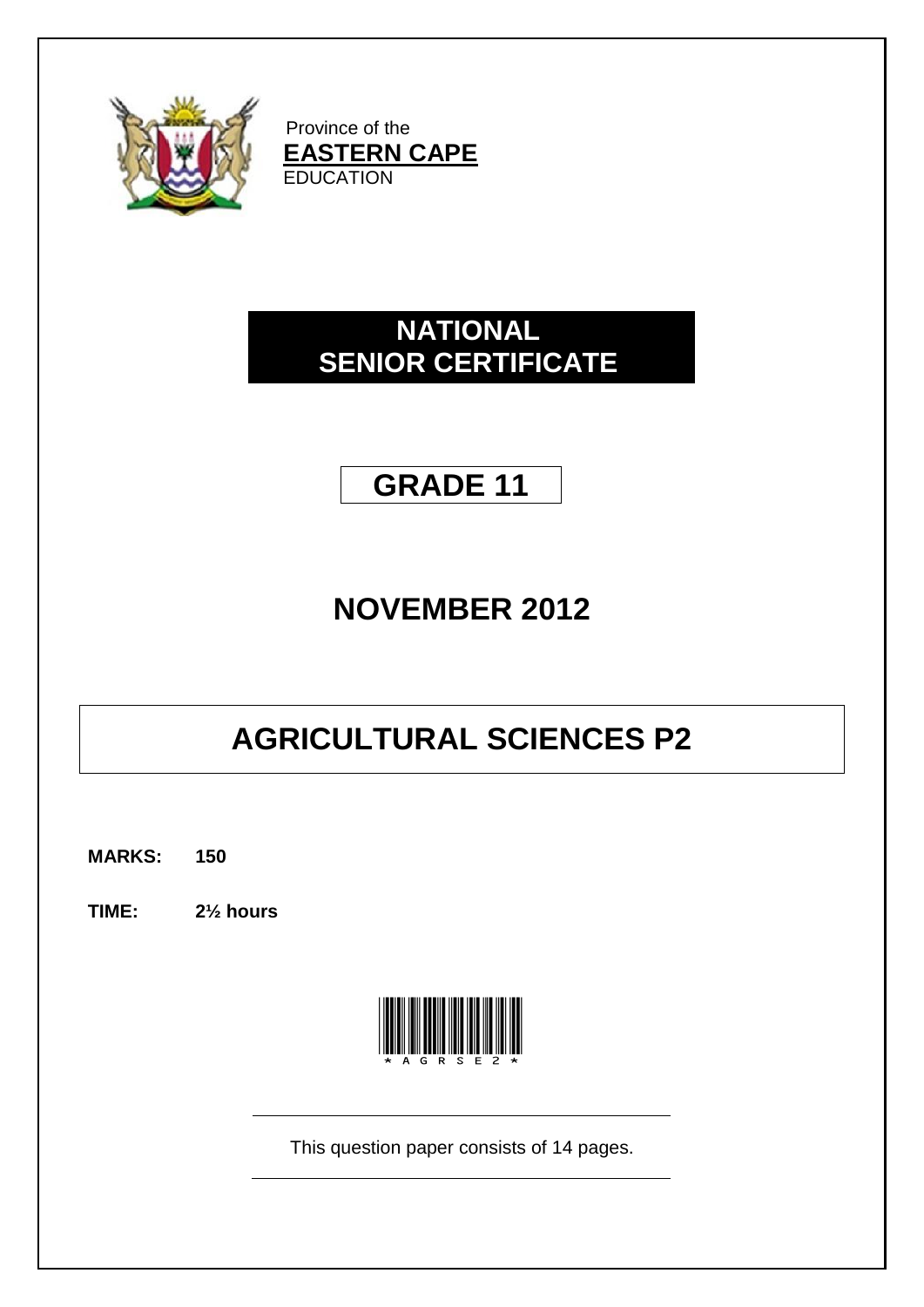## **INSTRUCTIONS AND INFORMATION**

- 1. Answer ALL the questions from BOTH SECTIONS A and B.
- 2. SECTION A (QUESTION 1) must be answered on the attached ANSWER SHEET.
- 3. Place your ANSWER SHEET for SECTION A (QUESTION 1) within your ANSWER BOOK.
- 4. SECTION B (QUESTIONS 2 to 4) must be answered in the ANSWER BOOK.
- 5. Start each question from SECTION B on a NEW page.
- 6. Read the questions carefully and make sure you answer what is asked.
- 7. Number the answers correctly according to the numbering system used in this question paper.
- 8. DO NOT SPLIT the answers to the questions.
- 9. Write neatly and legibly.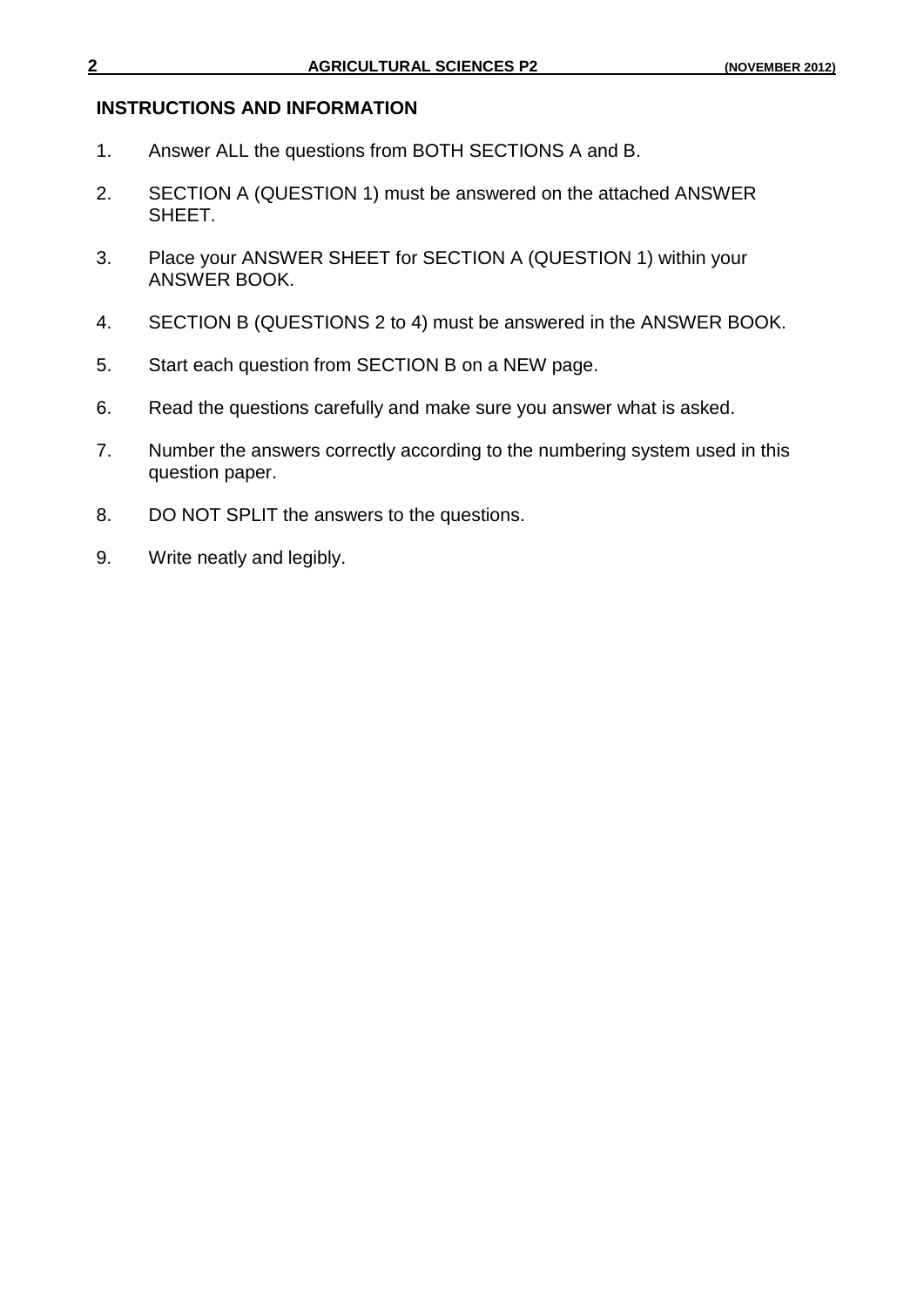# **SECTION A**

# **QUESTION 1**

1.1 Various options are provided as possible answers to the following questions. Choose the correct answer and make a cross (X) over the appropriate letter in the block  $(A - D)$  next to the question number  $(1.1.1 - 1.1.10)$  on the attached ANSWER SHEET. NO MARKS WILL BE ALLOCATED IF MORE THAN ONE CROSS (X) APPEARS FOR AN ANSWER.

| $\cdots$<br>LAUITIPIU. |
|------------------------|
|------------------------|

- 1.1.1 The carrying capacity of a veld refers to …
	- A the amount of trees and shrubs on the field.
	- B the area of land needed to support an animal for a year.
	- C the number of farmers that can live on a farm for a year.
	- D the rivers and valleys on a stretch of land.
- 1.1.2 Learners put a plastic bag to cover a branch of a tree in an experiment as shown below.



What could be the objective of their experiment?

- A To determine the rate of oxidation in plants.
- B To determine the rate of transpiration in leaves.
- C To determine the types of hormones in leaves.
- D To determine carbon reduction in plastics.
- 1.1.3 One of the cropping practices used by our ancestors to maintain the organic source of nitrogen in soil was to …
	- A monocrop mealies on highlands.
	- B intercrop sorghum and rye.
	- C intercrop cereals and legumes.
	- D burn the grass before planting.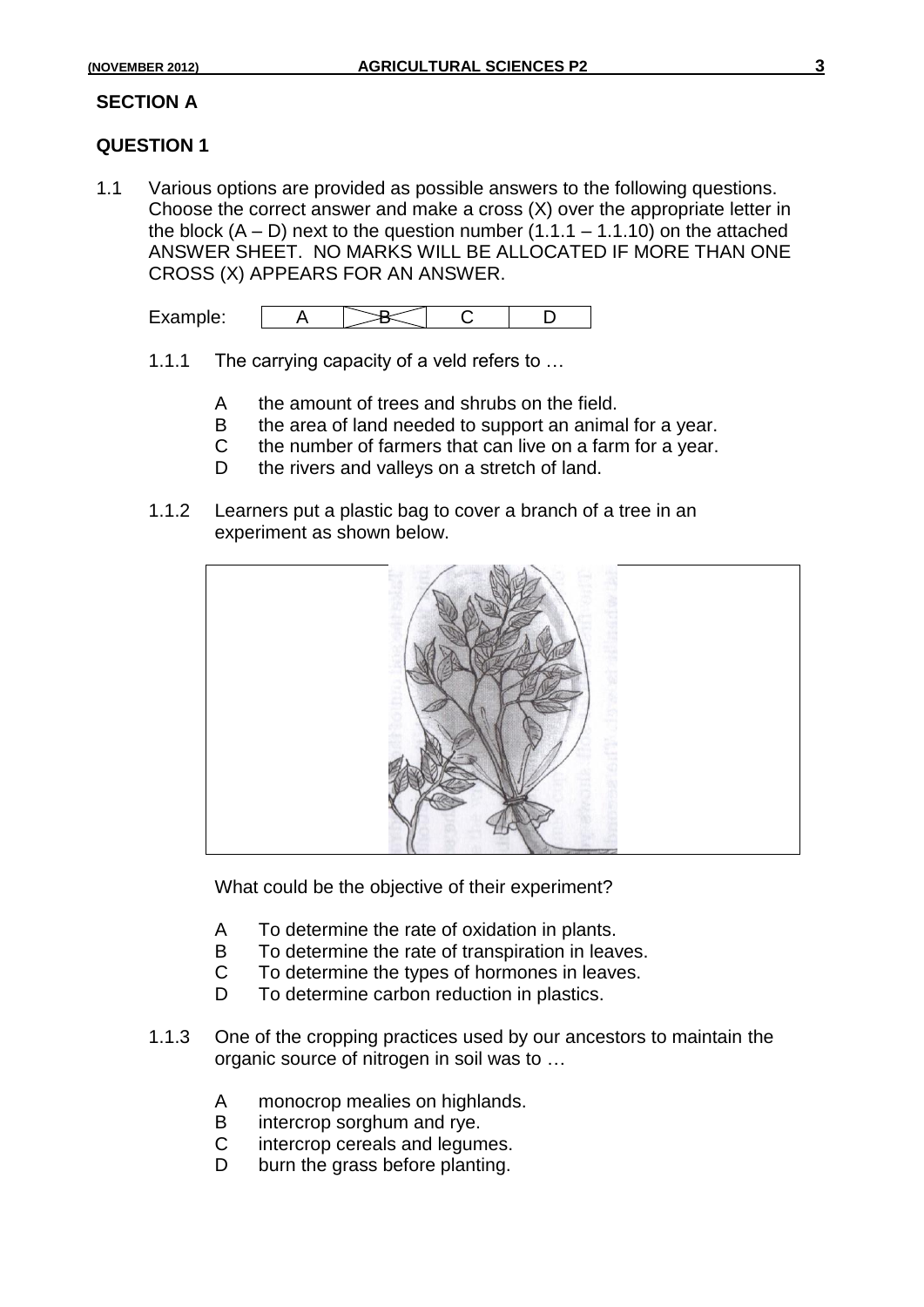- 1.1.4 … is a useful tool for finding out both the type of a soil and the depth of the soil.
	- A A soil auger
	- B An orthophoto
	- C A monometer<br>D A photometer
	- A photometer
- 1.1.5 The benefits of biotechnology does not include ONE of the following:
	- A Development of inferior animals.<br>B Enhancing food security.
	- Enhancing food security.
	- C Environmental sustainability.
	- D Improved industrial development processes.
- 1.1.6 A passive process which involves the movement of ions from an area of high concentration to an area of low concentration is …
	- A mineralisation.
	- B active transport.<br>C diffusion.
	- diffusion.
	- D oxidation reaction.
- 1.1.7 An under-graduate student visited your location to consult with farmers about soil management and crop production. Which of the following careers would you associate him/her with?
	- A Entomologist
	- B Agronomist
	- C Horticulturist
	- D Viticulturist
- 1.1.8 The illustration in the diagram represents plant propagation by one of the following methods:



- A Layering
- B Tissue culture
- C Budding
- D Division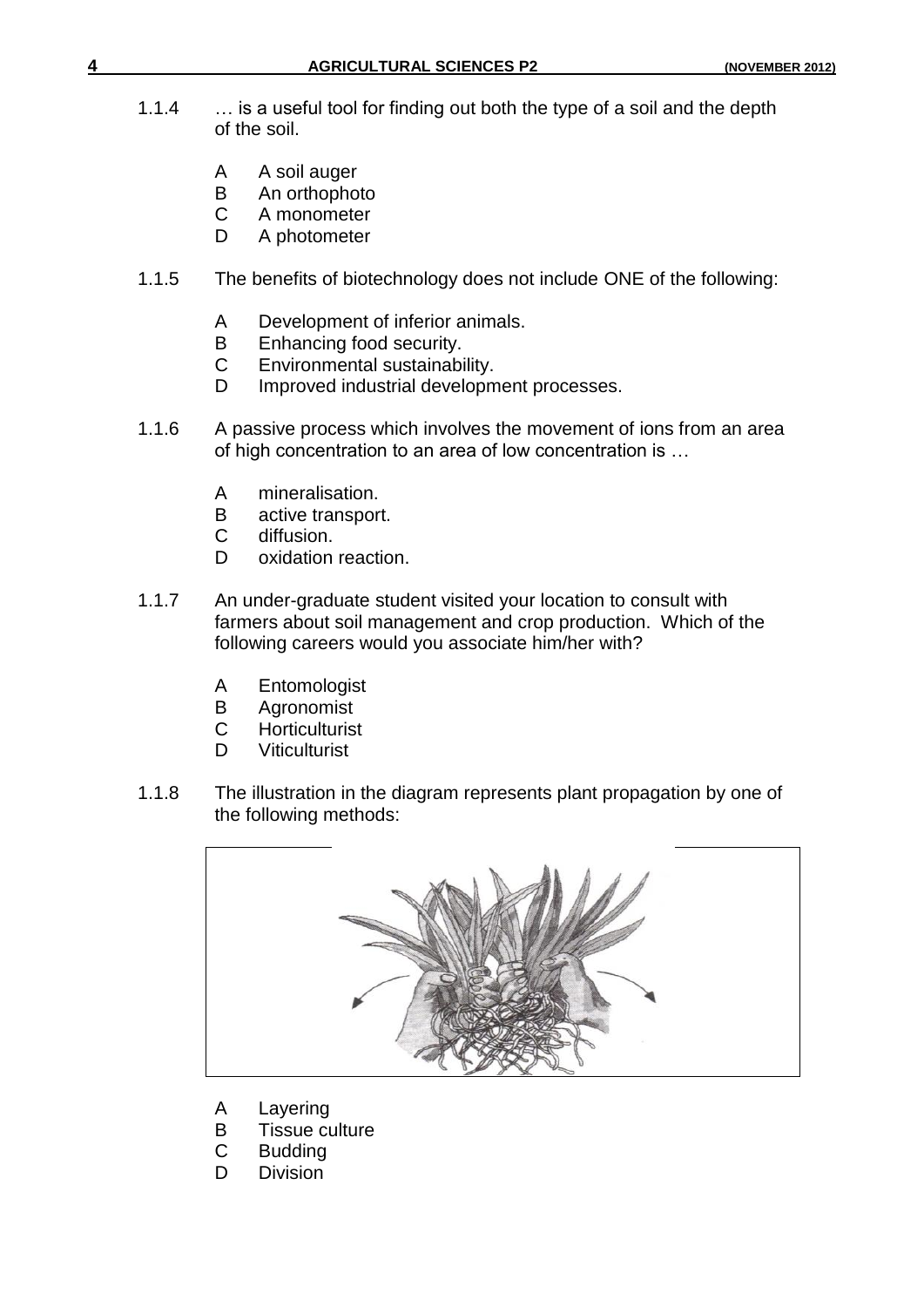- 1.1.9 Poultry manure was buried by a farmer in the soil. The aim of the farmer was to process the organic manure into inorganic nitrogen. This could be achieved through …
	- A immobilisation.<br>B mineralisation.
	- mineralisation.
	- C oxidation.
	- D carbonation.
- 1.1.10 Learners observed that the colour of their cabbage in the school garden was changing from green to purple. This could be a deficiency of …
	- A nitrogen.
	- B zinc.<br>C potas
	- potash.
	- D phosphorus.
- $(10 \times 2)$   $(20)$
- 1.2 In the table below a statement with TWO possible answers are given. Decide whether the statement in COLUMN B relates to A only, B only, both A and B or NONE of the answers in COLUMN A and make a cross  $(X)$  in the block  $(A - D)$ next to the question number (1.2.1 – 1.2.5) on the attached ANSWER SHEET.

### **Example:**

| <b>COLUMN A</b> |          | <b>COLUMN A</b> |
|-----------------|----------|-----------------|
| ⌒.              | filament | <b>Stamen</b>   |
|                 | anther   |                 |

### **Answer:**

| The statement refers to: |  |         |      |  |
|--------------------------|--|---------|------|--|
| 1nlv                     |  | A and B | None |  |
|                          |  |         |      |  |

|               |                               | <b>COLUMN A</b>    | <b>COLUMN B</b>                     |
|---------------|-------------------------------|--------------------|-------------------------------------|
| 1.2.1         | А:                            | Endosperm          | A layer of cells that needs to make |
| B:<br>Cambium | contact when grafting is done |                    |                                     |
| 1.2.2         | A:                            | <b>Petioles</b>    | <b>Plant samples</b>                |
|               |                               |                    |                                     |
|               | B:<br>Leaves                  |                    |                                     |
|               |                               |                    |                                     |
| 1.2.3         | A:                            | Kraal manure       | <b>Commercial fertilisers</b>       |
|               | B:                            | Compost            |                                     |
|               |                               |                    |                                     |
| 1.2.4         | A:                            | Corn smut          | Fungi                               |
|               | B:                            | Microscopic spores |                                     |
|               |                               |                    |                                     |
| 1.2.5         | A:                            | <b>Tensiometer</b> | Porous ceramic cup, vacuum gauge,   |
|               | B:                            | Evaporation pan    | plastic body tube                   |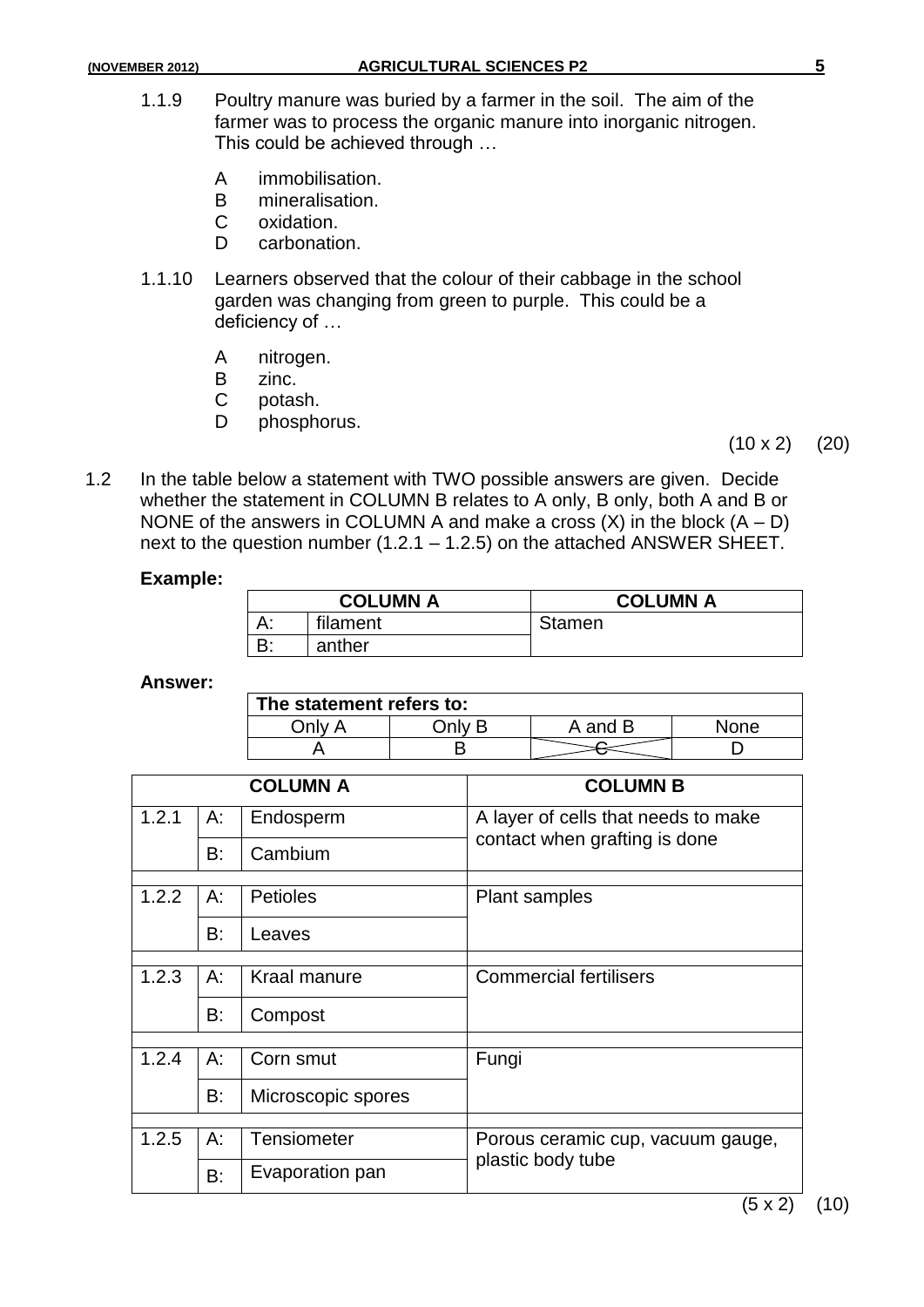| 1.3 | Give ONE TERM/DESCRIPTION for each of the following descriptions.<br>Write only the term next to the question number $(1.3.1 - 1.3.5)$ on the<br>attached ANSWER SHEET. |                                                                                                           |         |     |
|-----|-------------------------------------------------------------------------------------------------------------------------------------------------------------------------|-----------------------------------------------------------------------------------------------------------|---------|-----|
|     | 1.3.1                                                                                                                                                                   | Signs showing that a plant has too little of one or more mineral<br>salts.                                |         |     |
|     | 1.3.2                                                                                                                                                                   | Dry gullies or holes that have been created by water erosion.                                             |         |     |
|     | 1.3.3                                                                                                                                                                   | Plants that cannot make their own food and feed on organic<br>substances such as plant or animal tissues. |         |     |
|     | 1.3.4                                                                                                                                                                   | The process of improving cultivars by choosing the best plants<br>from which to collect seed.             |         |     |
|     | 1.3.5                                                                                                                                                                   | Insects that carry disease-causing organisms from diseased to<br>healthy plants.                          | (5 x 2) | 10) |

**6 AGRICULTURAL SCIENCES P2 (NOVEMBER 2012)**

- 1.4 Change the UNDERLINED WORDS in the following statements to make them TRUE. Write only the appropriate word(s) next to the question number (1.4.1 – 1.4.5) on the attached ANSWER SHEET.
	- 1.4.1 Parthenocarpy is a condition in green plants in which all or part of the leaves becomes yellow.
	- 1.4.2 Micro irrigation involves planning when and how much to irrigate.
	- 1.4.3 The removal of excess water from a waterlogged land is an example of irrigation.
	- 1.4.4 Disc ploughs are drawn or pulled by animals like cattle and donkeys to plough lands in some locations.
	- 1.4.5 The slender stalk that supports the stigma of a flower is the filament.

 $(5 \times 1)$  (5)

**TOTAL SECTION A: 45**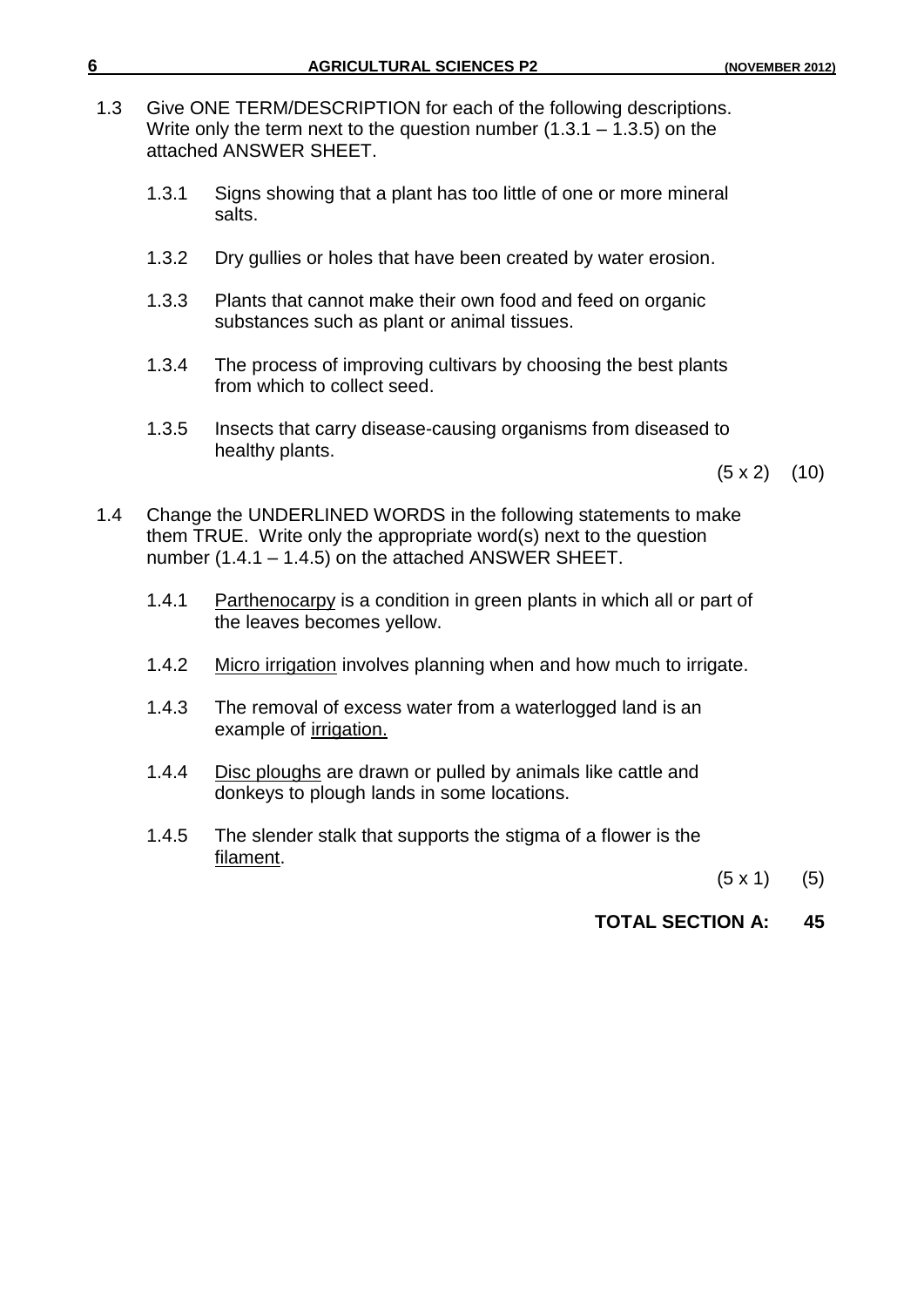## **SECTION B**

Start this question on a new page.

### **QUESTION 2: PLANT STUDIES**

2.1 The illustration below indicates a very important process in plant studies.



- 2.1.1 Critically examine the process and assign a suitable description for it.  $(2)$ 2.1.2 Identify TWO benefits of the process to man. (2)
- 2.1.3 Plants have organs used for storage of excess carbohydrates. Mention any TWO storage organs and give ONE example of each. (4)
- 2.1.4 Suggest FOUR factors that influence the upward movement of water  $in$  plants.  $(4)$
- 2.2 Mineral nutrients are classified into macro and micro nutrients.
	- 2.2.1 Tabulate the following mineral nutrients in the box into macro and micro nutrients:

| Copper<br>Zinc |     |
|----------------|-----|
| Nitrogen       |     |
| Phosphorus     | (4) |

- 2.2.2 Define the concept *cross pollination*. (4)
- 2.2.3 Which of the following is NOT an agent of pollination?

| The sun |     |
|---------|-----|
| Wind    |     |
| Insects | (1) |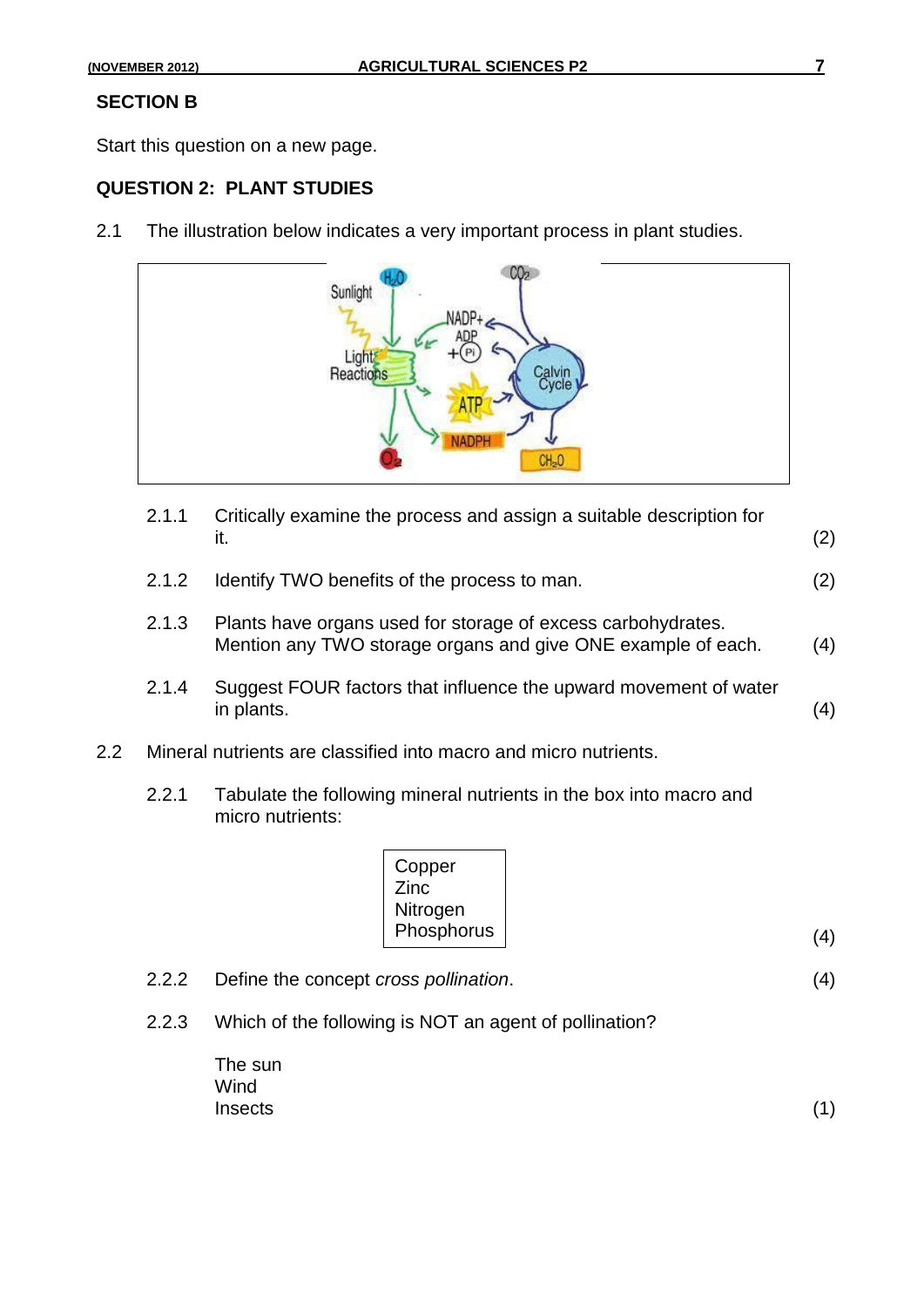2.3 A school in a rural area decided to practise organic farming. They were supposed to use only organic fertilisers to cultivate their vegetables. They collected many organic substances to make a compost heap as shown in the illustration.



- 2.3.1 Mention ONE basic nutrient that the residue of the burning fire could contribute to the heap. (2)
	-
- 2.3.2 Mention the type of nutrient that the bones would provide in the heap. (2)
- 2.4 Identify THREE ways which biotechnology has developed to control pests. (3)
- 2.5 The illustration below indicates vegetative plant propagation.



| 2.5.1 | Identify the method of vegetative propagation as illustrated in the<br>above diagrams.      | (1)           |
|-------|---------------------------------------------------------------------------------------------|---------------|
| 2.5.2 | Identify the parts labelled A and B.                                                        | (2)           |
| 2.5.3 | Formulate TWO reasons for the use of the grafting wax in this<br>operation.                 | (2)           |
| 2.5.4 | Integrated pest management is based on three principles. Identify<br>TWO of the principles. | (2)<br>$[35]$ |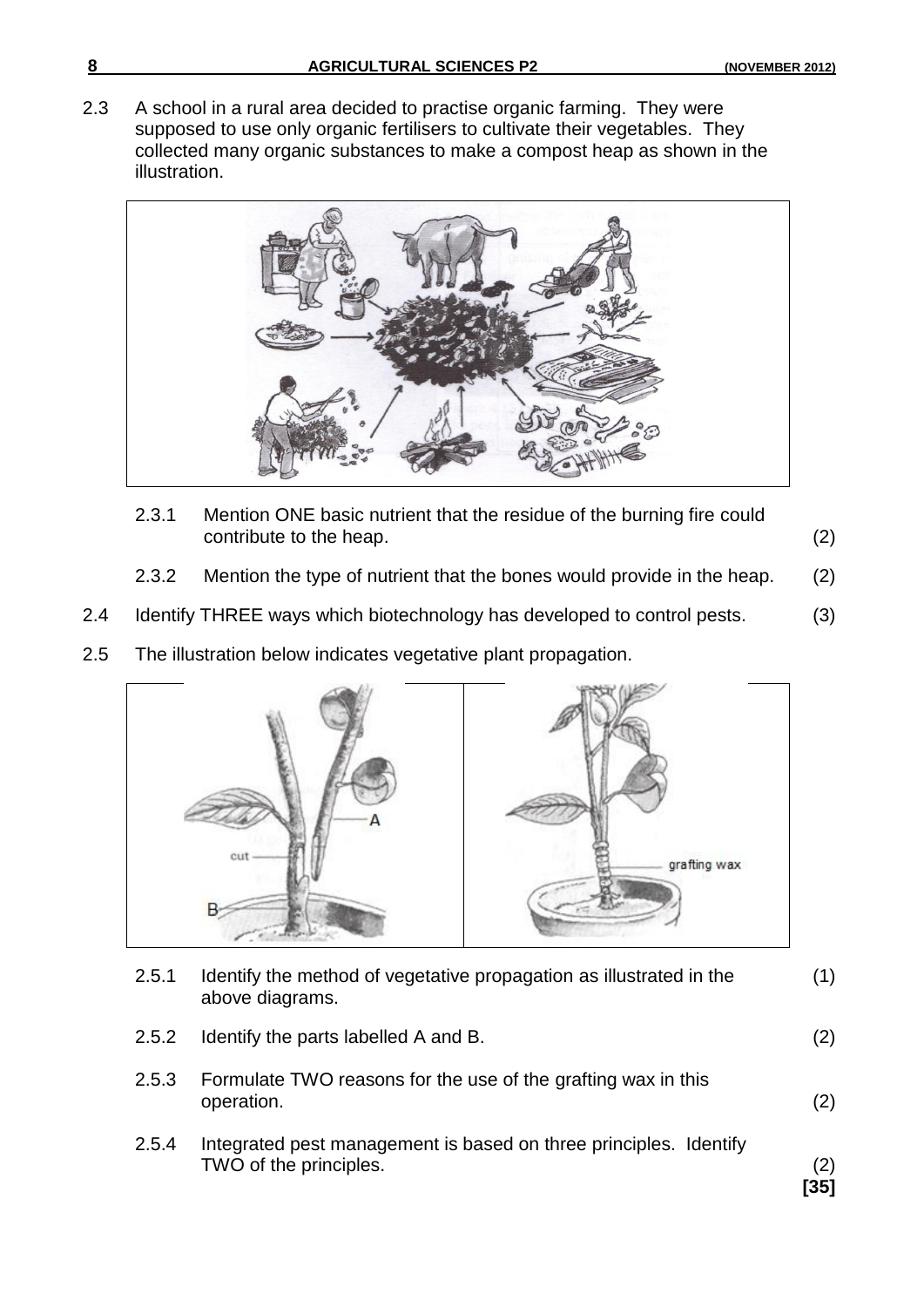# **QUESTION 3**

Start this question on a new page.

# **OPTIMAL RESOURCE UTILISATION**

3.1 The picture below shows a traditional farmer turning the soil with cattle before planting.



|     | 3.1.1     | Give THREE possible reasons why the farmer is turning the soil<br>upside-down before planting.                                                                                                                                  | (3) |
|-----|-----------|---------------------------------------------------------------------------------------------------------------------------------------------------------------------------------------------------------------------------------|-----|
|     | 3.1.2     | Identify THREE benefits for the use of animals to plough the fields<br>instead of using tractors.                                                                                                                               | (3) |
|     | 3.1.3     | Mention THREE types of erosion that can be caused by water on a<br>bare field.                                                                                                                                                  | (3) |
|     | 3.1.4     | Define the term <i>primary tillage</i> .                                                                                                                                                                                        | (2) |
|     | 3.1.5     | Explain how the following natural resources can be used without<br>impacting negatively on crop production:                                                                                                                     |     |
|     |           | Running water<br>(a)                                                                                                                                                                                                            |     |
|     |           | Sunlight<br>(b)                                                                                                                                                                                                                 | (2) |
| 3.2 | wetlands. | A farming community requires an Agricultural Sciences learner to assist<br>them to identify all wetlands on their communal land. Your school teacher<br>nominated you to go and assist the farmers on the field to identify the |     |

3.2.1 Describe THREE ways of identifying wetlands. (3)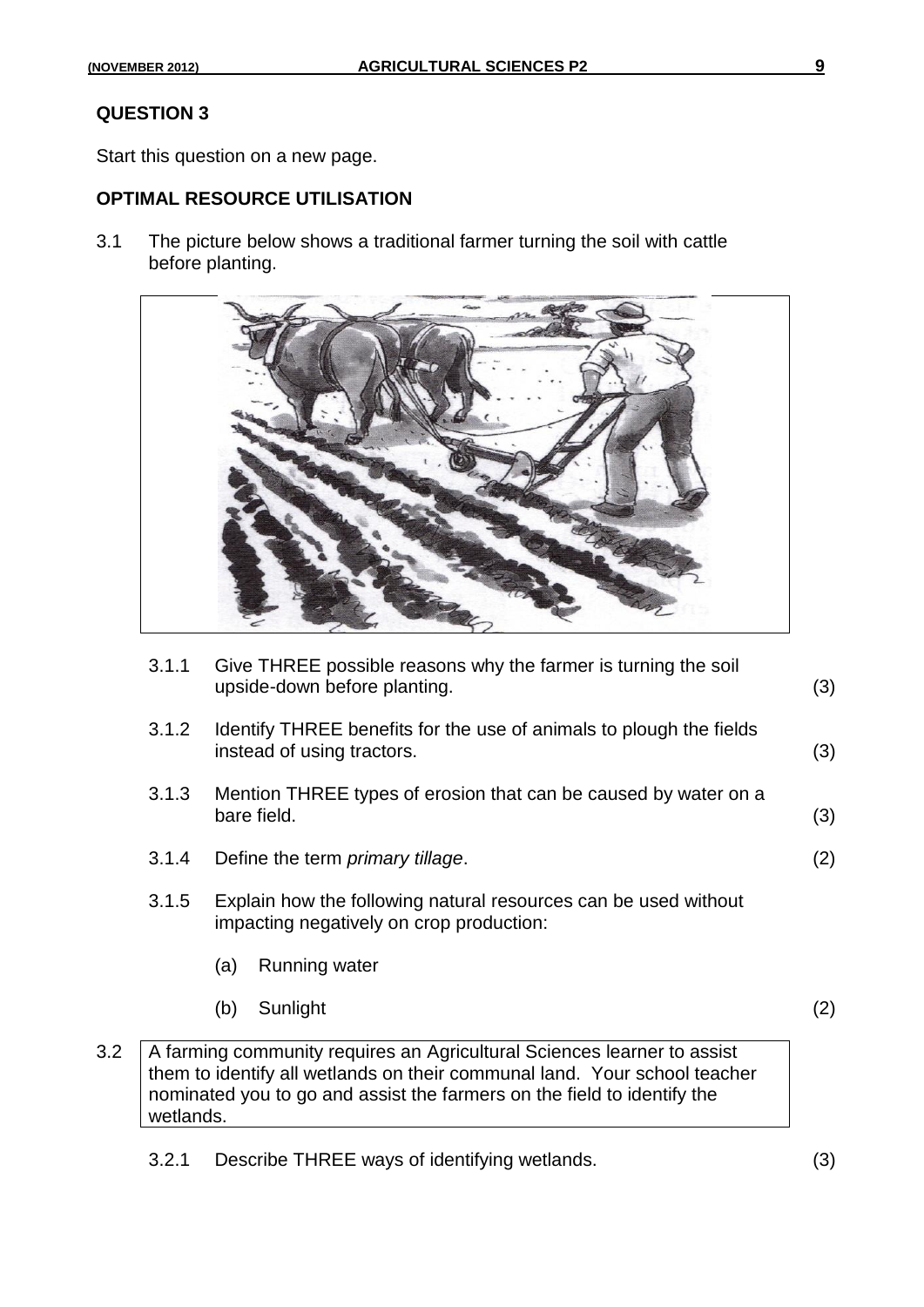3.2.2 Complete the flow chart below to show the steps to assess the resources on a farm.



- 3.2.4 Which climatic factor influences the working of the above structure most? (1)
	-
- 3.2.5 State ONE major importance of the structure in QUESTION 3.2.3 in farming. (2)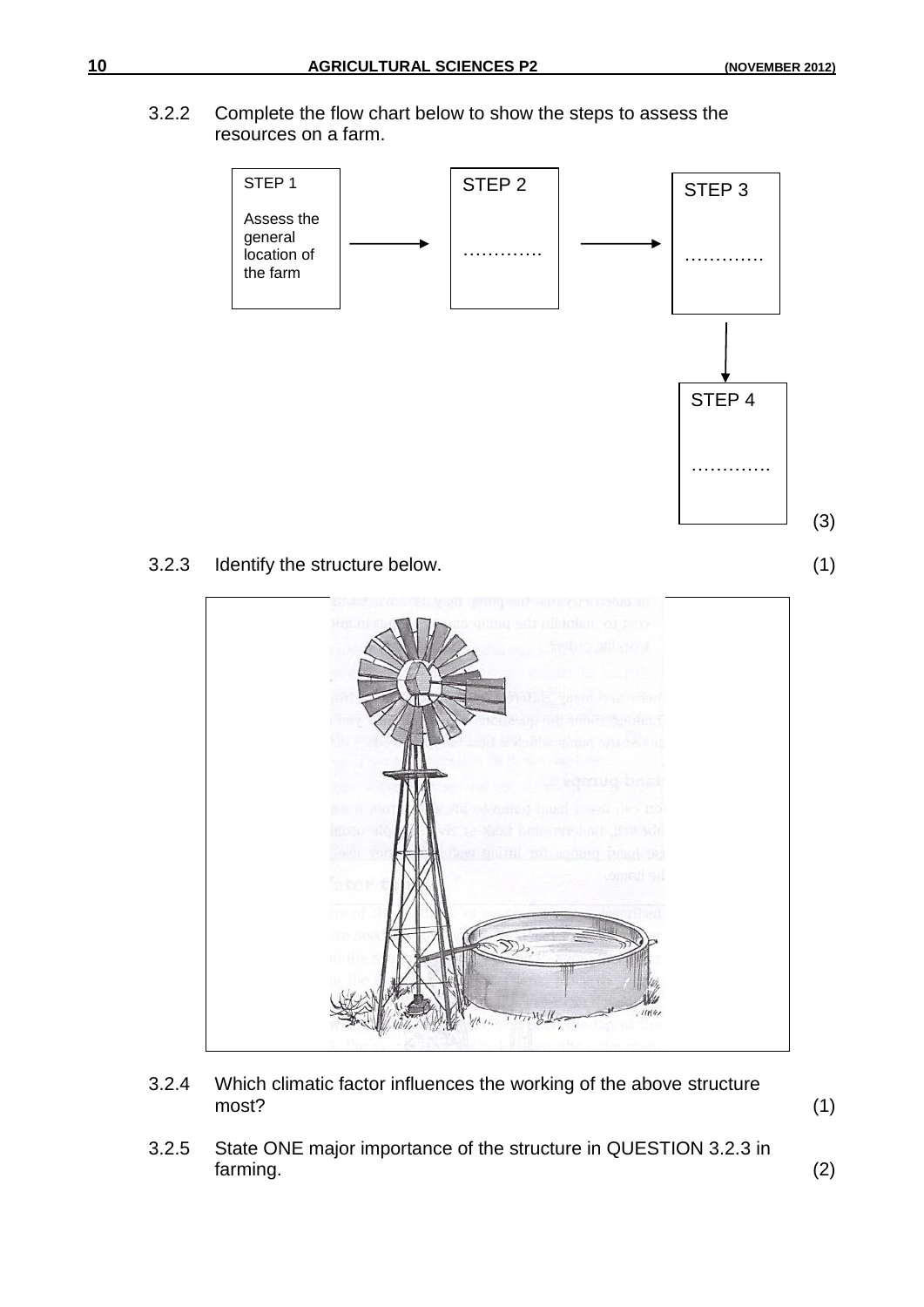3.3 The pictures below depict two systems of agriculture that are practiced by two different farmers.



| 3.3.1 | Identify the TWO systems of agriculture in FIGURE A and<br><b>FIGURE B.</b>                                              | (2)        |
|-------|--------------------------------------------------------------------------------------------------------------------------|------------|
| 3.3.2 | Suggest THREE reasons why you think FIGURE A could be a better<br>farming system than FIGURE B in vegetable cultivation. | (3)        |
| 3.3.3 | What is drainage?                                                                                                        | (2)        |
| 3.3.4 | Name TWO disadvantages of open drains in South Africa.                                                                   | (2)        |
| 3.3.5 | Determine the THREE most important irrigation systems used in<br>South Africa.                                           | (3)<br>351 |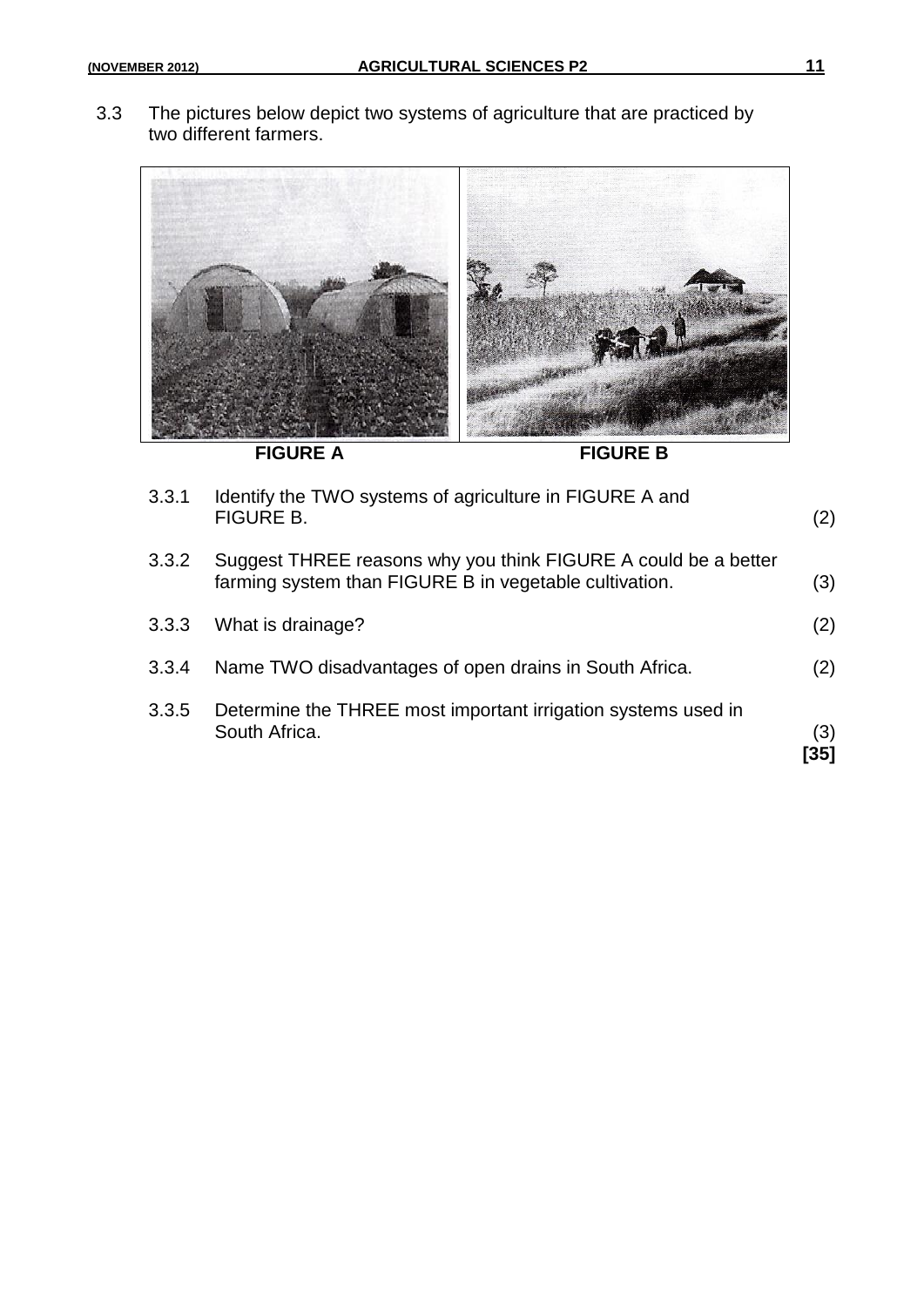# **QUESTION 4**

Start this question on a new page.

4.1 The table below shows the nitrogen taken up by four crops on a plot.

| Crop      | Nitrogen taken |
|-----------|----------------|
| Sorghum   | 23 units       |
| Yams      | 35 units       |
| Beet root | 30 units       |
| Rice      | 12 units       |

4.1.1 Translate the information in the table into a bar graph and clearly show ALL necessary attributes of the bar graph. (4)

| 4.1.2 | Determine the amount by which the nitrogen intake by yams is     |     |
|-------|------------------------------------------------------------------|-----|
|       | greater than the nitrogen intake by rice. Show all calculations. | (2) |

- 4.1.3 Which of the crops require the least nitrogen for growth? (1)
- 4.2 The Department of Environmental Affairs is spending huge sums of money to eliminate and control alien plants in South Africa.
	- 4.2.1 Identify THREE problems that alien plants pose to the vegetation of South Africa. (3)
	- 4.2.2 State the legislation that controls alien plants in South Africa. (2)
- 4.3 Vegetative or asexual reproduction involves increasing the numbers of plants through parts of plants other than seeds.
	- 4.3.1 Indicate THREE advantages of vegetative reproduction. (3) 4.3.2 Give TWO examples of plants that are propagated using bulbs. (2)
- 4.4 Suggest THREE reasons why hydroponics is not practised in many farming communities. (3)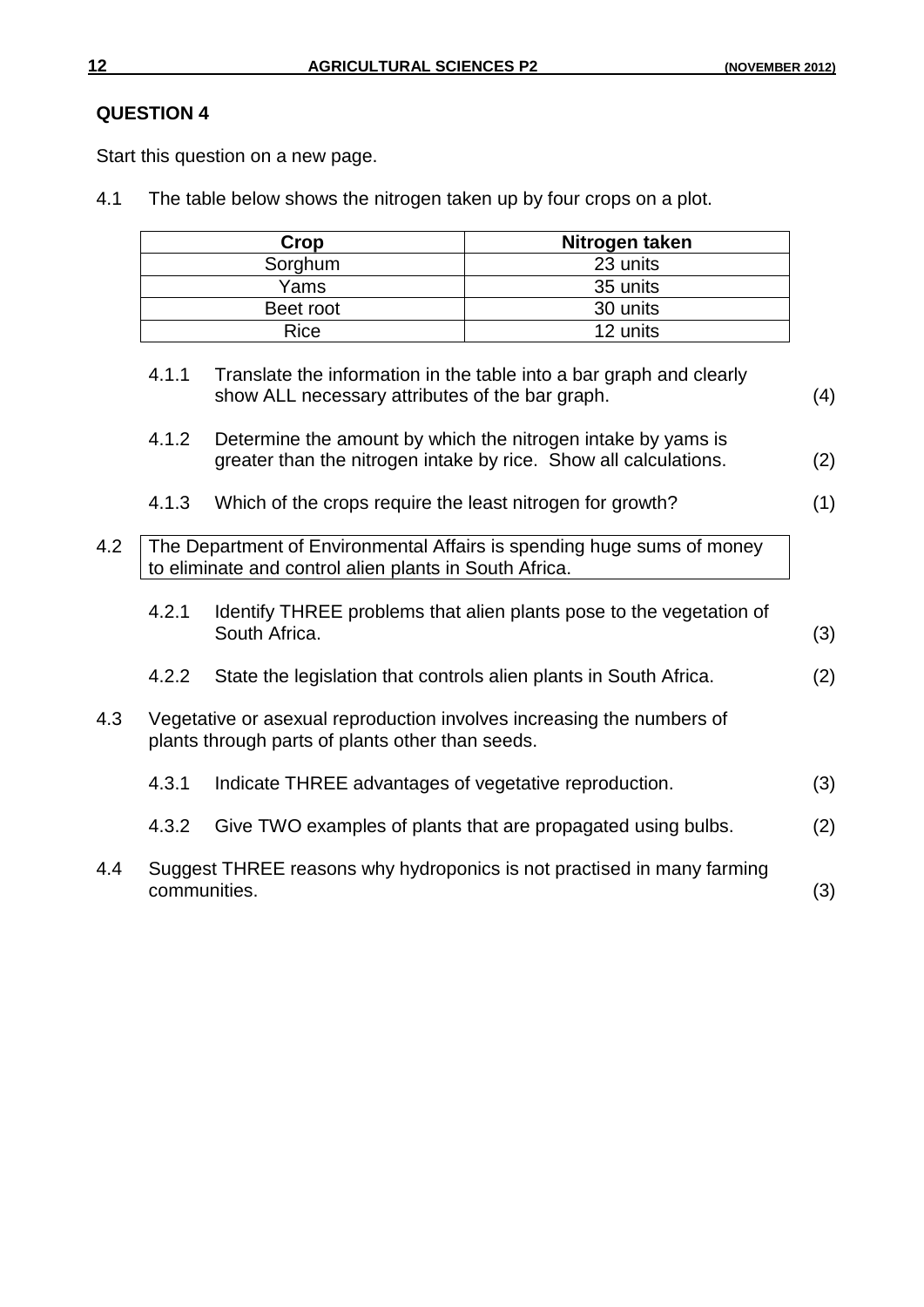- 4.5 Classify the following plant diseases and pests under the following headings.
	- $4.5.1$

| <b>Mosaic</b> |                  |
|---------------|------------------|
| Rust          |                  |
| Nematodes     |                  |
|               |                  |
| Damping off   |                  |
| <b>Mites</b>  |                  |
|               |                  |
|               | <b>Ring spot</b> |

| <b>Pest</b> | <b>Viral disease</b> | <b>Fungal</b> |  |
|-------------|----------------------|---------------|--|
|             |                      |               |  |
|             |                      |               |  |

4.5.2 Critically observe the picture below and state TWO reasons why trees are important to man.



|       | <b>TOTAL SECTION B:</b>                                                                                       | 105           |
|-------|---------------------------------------------------------------------------------------------------------------|---------------|
| 4.5.5 | Suggest TWO reasons why tissue culture in asexual reproduction is<br>done in a laboratory.                    | (2)<br>$[35]$ |
| 4.5.4 | How can pesticides be used responsibly to prevent harmful effects<br>to the environment? Identify THREE ways. | (3)           |
| 4.5.3 | Outline TWO ways to prevent pests from attacking trees.                                                       | (2)           |

**GRAND TOTAL: 150**